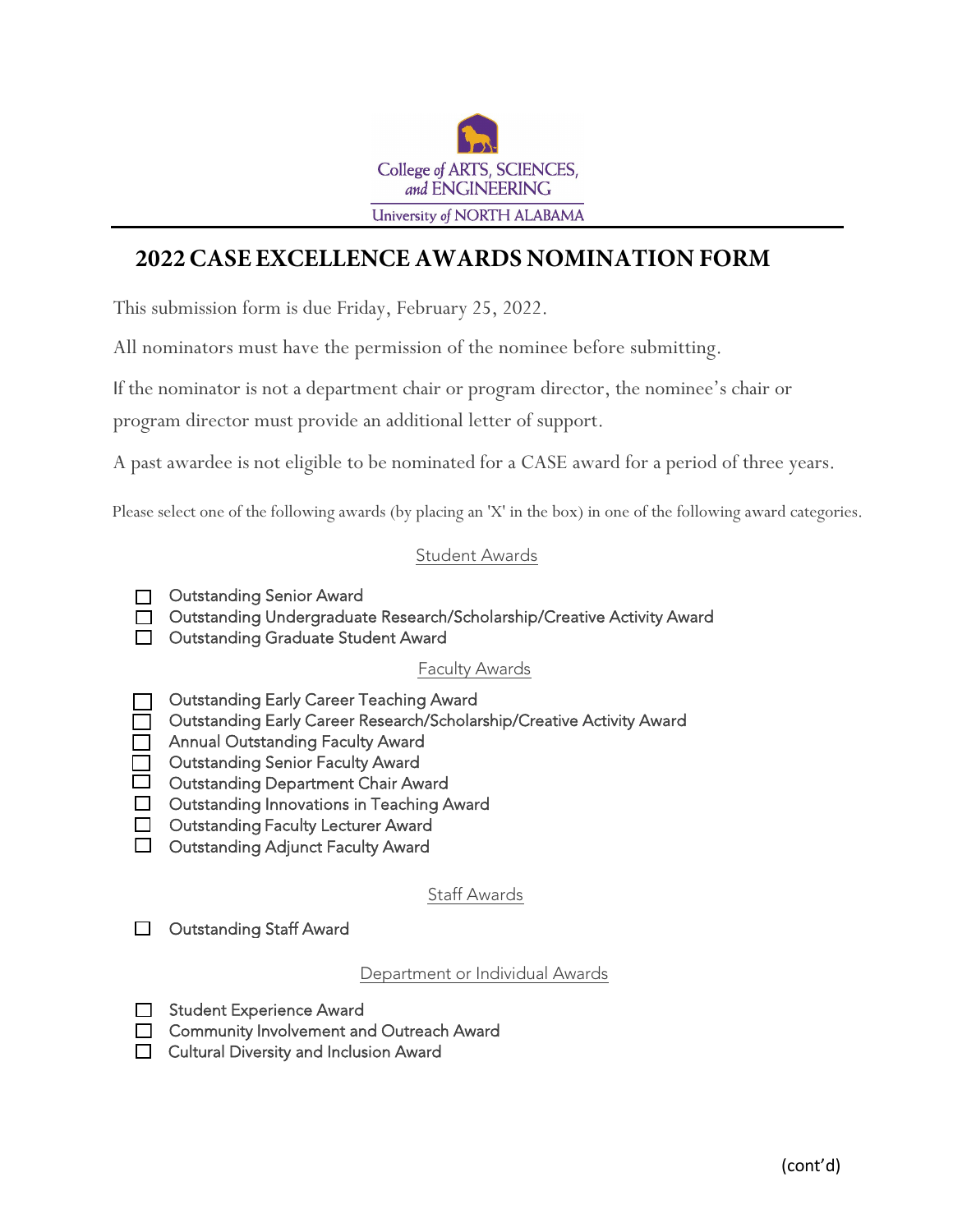| 2020-2021 List of CASE Excellence Award Recipients |                                                                                   |                                                     |  |
|----------------------------------------------------|-----------------------------------------------------------------------------------|-----------------------------------------------------|--|
| <b>Recipient</b>                                   | Award                                                                             | <b>Department</b>                                   |  |
| <b>Faculty Awards</b>                              |                                                                                   |                                                     |  |
|                                                    | Outstanding Early Career Teaching Award                                           |                                                     |  |
| Dr. Justin Joseph                                  | Outstanding Early Career Research/ Scholarship/ Creative<br><b>Activity Award</b> | Politics, Justice, Law, and<br>Philosophy           |  |
| Ms. Katherine Crisler                              | Annual Outstanding Faculty Award                                                  | Social Work                                         |  |
| Dr. David McCullough                               | <b>Outstanding Senior Faculty</b>                                                 | Music                                               |  |
| Dr. John Hodges                                    | <b>Outstanding Department Chairperson</b>                                         | Social Work                                         |  |
| Dr. Tracy Wiggins                                  | Outstanding Innovative Teaching Award                                             | Music                                               |  |
| Dr. Virginia D 'Antonio                            | <b>Outstanding Faculty Lecturer Award</b>                                         | Psychology and Sociology                            |  |
| Mr. Michael Reutter                                | <b>Outstanding Adjunct Faculty</b>                                                | Music                                               |  |
| <b>Staff Award</b>                                 |                                                                                   |                                                     |  |
| Ms. Martha Frances-Graham                          | <b>Outstanding Staff Award</b>                                                    | Chemistry and Occupational<br><b>Health Science</b> |  |
| <b>Department or Individual Awards</b>             |                                                                                   |                                                     |  |
| Dr. Wayne Bergeron                                 | Dean's Award                                                                      | <b>Military Science</b>                             |  |
| Department of Social Work                          | Community Involvement and Outreach Award                                          | Social Work                                         |  |
| School of the Arts                                 | <b>Cultural Diversity and Inclusion Award</b>                                     | School of the Arts                                  |  |
|                                                    | 2019-2020 List of CASE Excellence Award Recipients                                |                                                     |  |
|                                                    | <b>Faculty Awards</b>                                                             |                                                     |  |
| Stephanie Coker                                    | Outstanding Early Career Teaching Award                                           | Foreign Languages                                   |  |
|                                                    | Outstanding Early Career Research/Scholarship/Creative                            |                                                     |  |
| Christopher Klein                                  | <b>Activity Award</b>                                                             | Psychology                                          |  |
| <b>Charlton James</b>                              | Annual Outstanding Faculty Award                                                  | Cinematic Arts & Theatre                            |  |
| <b>Mike Pretes</b>                                 | Outstanding Senior Faculty Award                                                  | Geography                                           |  |
| Claudia Vance                                      | Outstanding Department Chair Award                                                | Foreign Languages                                   |  |
|                                                    | Outstanding Innovations in Teaching Award                                         |                                                     |  |
|                                                    | Outstanding Faculty Lecturer Award                                                |                                                     |  |
| Kathleen Richards                                  | Outstanding Adjunct Faculty Award                                                 | English                                             |  |
| <b>Staff Award</b>                                 |                                                                                   |                                                     |  |
| L. Janine Love                                     | Outstanding Staff Award                                                           | <b>PJLP</b>                                         |  |
| <b>Department or Individual Awards</b>             |                                                                                   |                                                     |  |
| Foreign Languages                                  | Student Experience Award                                                          | Foreign Languages                                   |  |
|                                                    | Community Involvement and Outreach Award                                          |                                                     |  |
|                                                    | Cultural Diversity and Inclusion Award                                            |                                                     |  |
|                                                    | 2018-2019 List of CASE Excellence Award Recipients                                |                                                     |  |
|                                                    | <b>Faculty Awards</b>                                                             |                                                     |  |
| Whitney O'Neal                                     | Outstanding Early Career Teaching Award                                           | Music                                               |  |
| Jason Pangilinan                                   | Outstanding Early Career Research/Scholarship/Creative                            |                                                     |  |
|                                                    | <b>Activity Award</b>                                                             | Communications                                      |  |
| Andrea Hunt                                        | Annual Outstanding Faculty Award                                                  | Sociology                                           |  |
|                                                    | Outstanding Senior Faculty Award                                                  |                                                     |  |
| Cynthia Burkhead                                   | Outstanding Department Chair Award                                                | English                                             |  |
| Katie Owens-Murphy                                 | Outstanding Innovations in Teaching Award                                         | English                                             |  |
|                                                    | Outstanding Faculty Lecturer Award                                                |                                                     |  |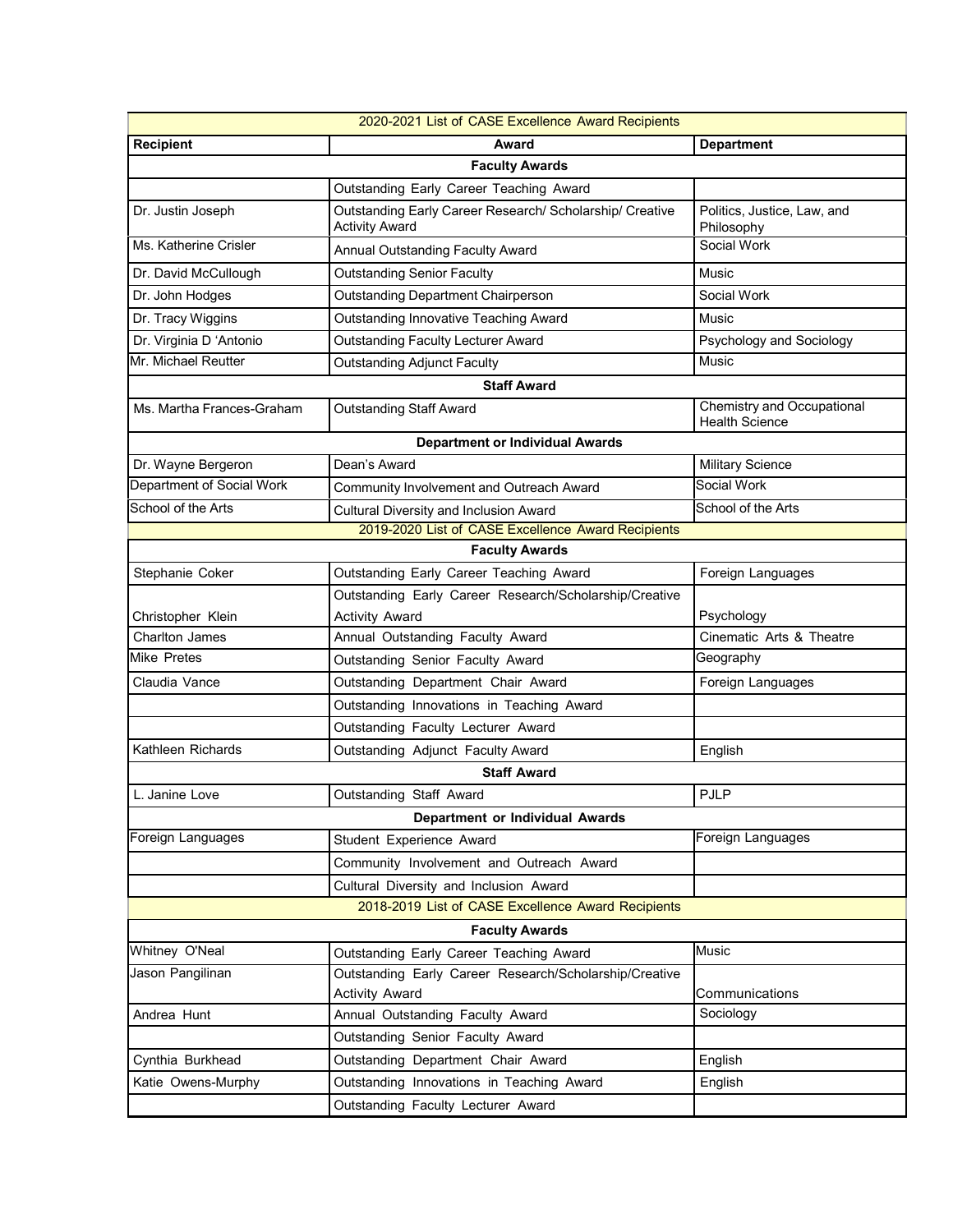| Christina Volz-Stomackin        | Outstanding Adjunct Faculty Award        | Music                  |  |
|---------------------------------|------------------------------------------|------------------------|--|
| <b>Staff Award</b>              |                                          |                        |  |
| Wanda Dixon                     | Outstanding Staff Award                  | Entertainment Industry |  |
| Department or Individual Awards |                                          |                        |  |
|                                 | Student Experience Award                 |                        |  |
| Foreign Languages               | Community Involvement and Outreach Award | Foreign Languages      |  |
| Psychology                      | Cultural Diversity and Inclusion Award   | Psychology             |  |